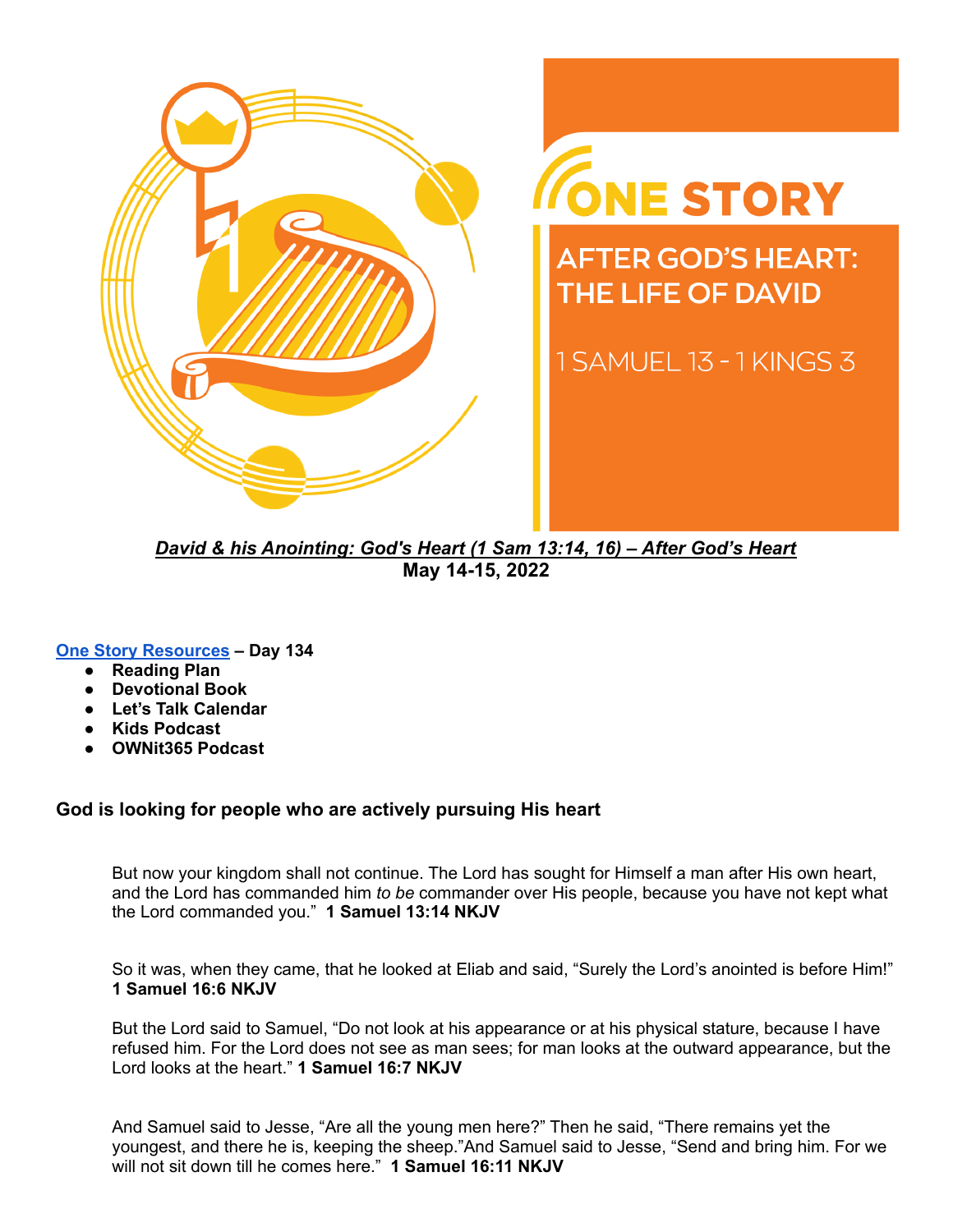So he sent and brought him in. Now he was ruddy, with bright eyes, and good-looking. And the Lord said, "Arise, anoint him; for this is the one!" **1 Samuel 16:12 NKJV**

Then one of the servants answered and said, "Look, I have seen a son of Jesse the Bethlehemite, who is skillful in playing, a mighty man of valor, a man of war, prudent in speech, and a handsome person; and the Lord is with him." **1 Samuel 16:18 NKJV**

So David came to Saul and stood before him. And he loved him greatly, and he became his armorbearer. **1 Samuel 16:21 NKJV**

#### **A person after God's heart is actively pursuing God's heart**

#### **A person after God's heart has integrity of heart**

He also chose David His servant, And took him from the sheepfolds; **Ps 78:70 NKJV**

From following the ewes that had young He brought him, To shepherd Jacob His people, And Israel His inheritance. **Ps 78:71 NKJV**

So he shepherded them according to the integrity of his heart, And guided them by the skillfulness of his hands. **Ps 78:72 NKJV**

#### **A person after God's heart serves wherever God wants**

Now therefore, thus shall you say to My servant David, 'Thus says the Lord of hosts: "I took you from the sheepfold, from following the sheep, to be ruler over My people, over Israel. **2 Samuel 7:8 NKJV**

And He said to them, "You are those who justify yourselves before men, but God knows your hearts. For what is highly esteemed among men is an abomination in the sight of God. **Luke 16:15 NKJV**

#### **A person after God's heart keeps asking God to change their heart**

Create in me a clean heart, O God, And renew a steadfast spirit within me. **Psalm 51:10 NKJV**

Then I will give them one heart, and I will put a new spirit within them, and take the stony heart out of their flesh, and give them a heart of flesh, **Ezekiel 11:19 NKJV**

And do not be conformed to this world, but be transformed by the renewing of your mind, that you may prove what is that good and acceptable and perfect will of God. **Romans 12:2 NKJV**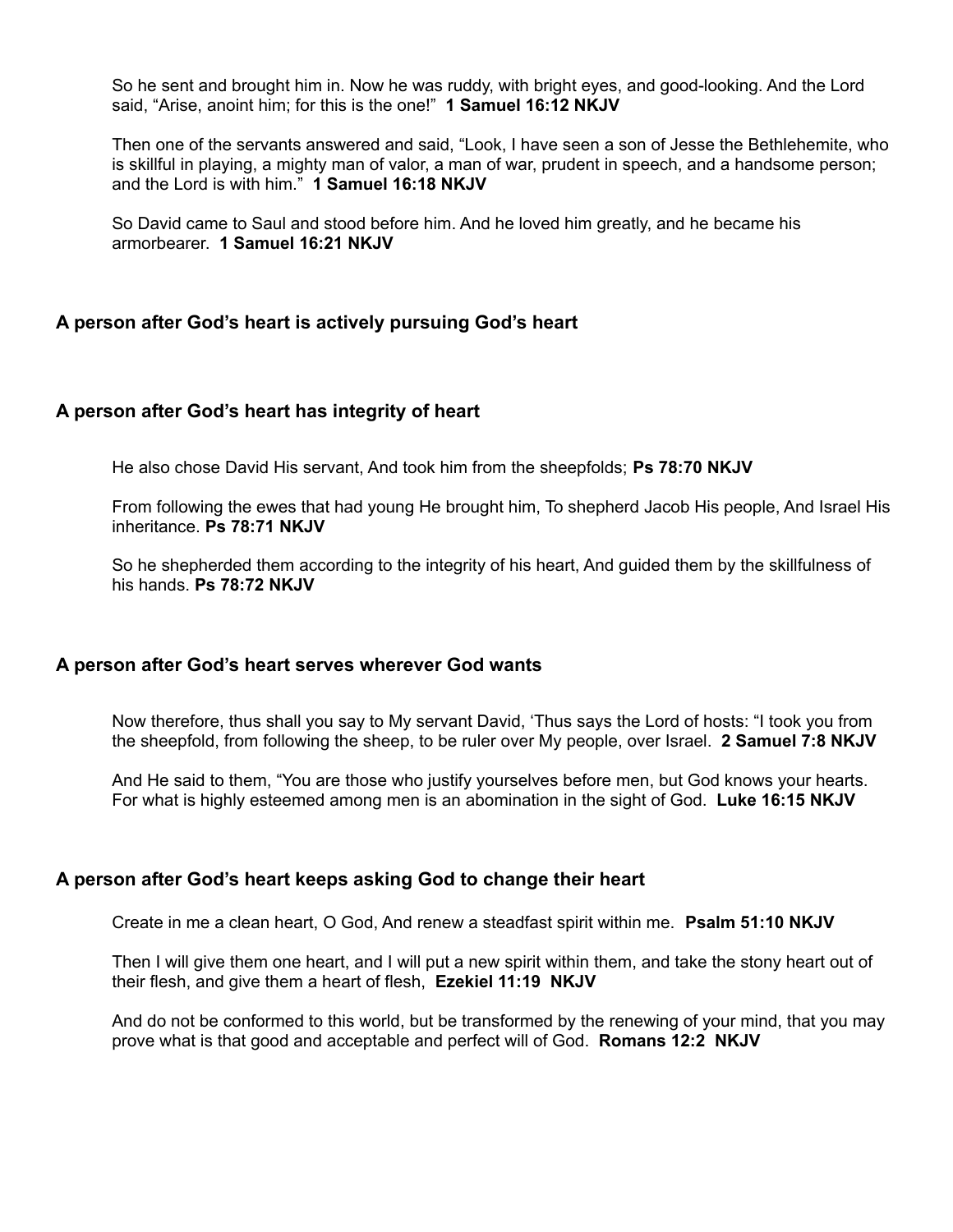### **This Week's** *One Story* **Bible [Readings:](http://visitgracechurch.com/onestory)**

- 134. 1 Samuel 22, Psalm 63, Psalm 52<br>135. 1 Samuel 23, 1 Samuel 24, Psalm
- 135. 1 Samuel 23, 1 Samuel 24, Psalm 54
- 136. 1 Samuel 25, Psalm 14:1-3, Proverbs 10:6-25
- 137. 1 Samuel 26, Matthew 5:38-48, Romans 12:14-21
- 138. 1 Samuel 28, 1 Chronicles 10:13-14, Proverbs 1:22-33
- 139. 1 Samuel 29, 1 Samuel 30, Habakkuk 3:17-19<br>140. Reflection and Prayer
- Reflection and Prayer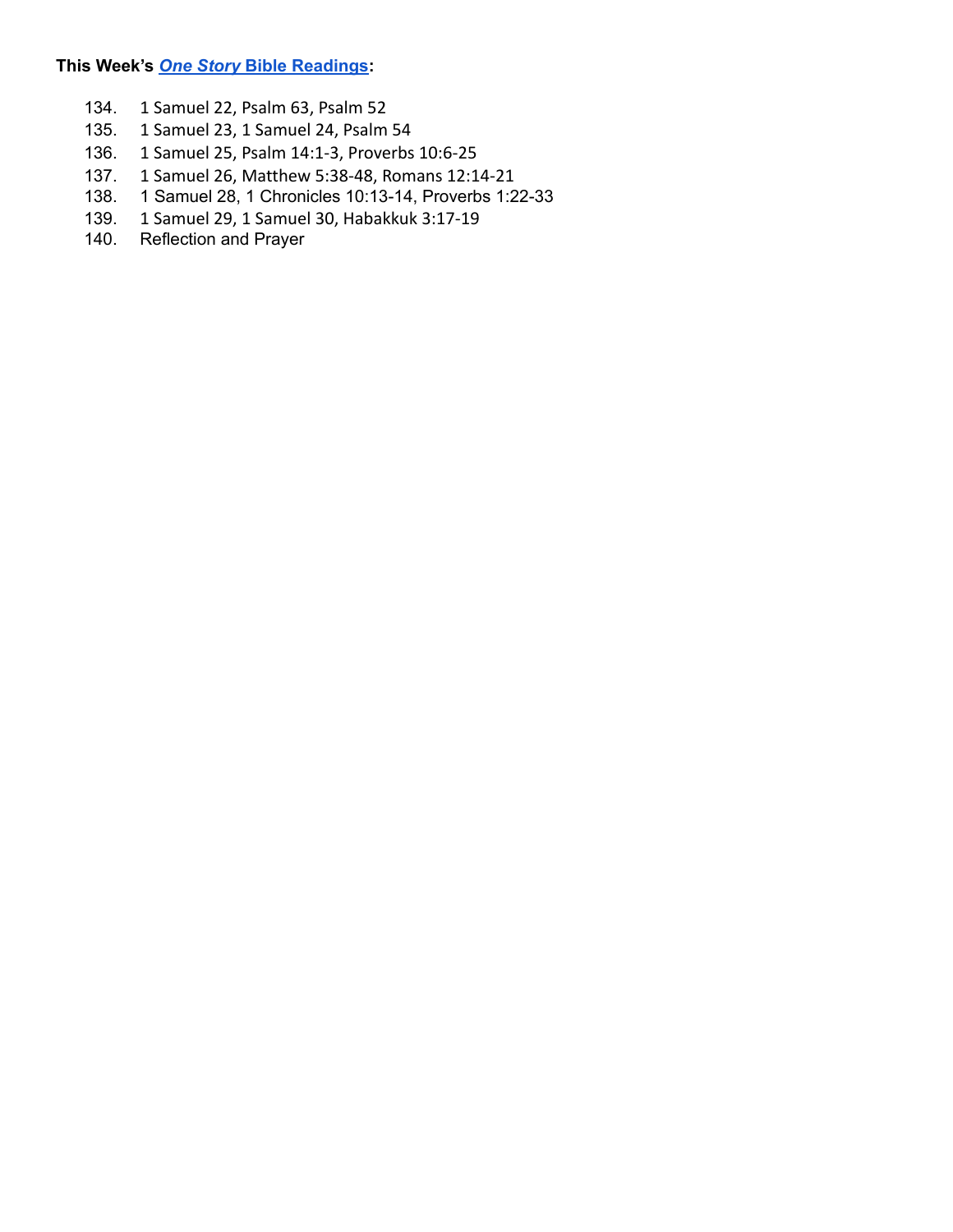

In this series, we will be learning the story of David and Goliath. We will learn that even though we are small, God is always with us!

**Memory Verse:** God is with us. Joshua 1:9c (adapted for toddlers)

**Heart of the Lesson:** God Is With Us Because He Loves Us

**Parent Connect:** Today we learned that David took 5 smooth stones with him to fight Goliath. Practice counting to 5 with your toddler throughout the week. Remind your toddler that just like with David, **God is with us because he loves us.**



This month we will be learning about how Israel wanted a king so they could be like everyone else. We will be learning about Israel's first king, Saul and how he wasn't following God. Then we will learn about Israel's second king, David and how he did have a heart like God and God was with him.

**Memory Verse:** "The Lord is my shepherd; I have all that I need." Psalm 23:1

**Heart of the Lesson:** God Sees Our Heart - David is Anointed King - 1 Samuel 16:1-13

**Parent Connect:** Use the heart magnifying glasses that we made in class today to look for things or actions that God loves (just about anything).

#### **ELEMENTARY**

**GNE STORY** 

## PART SIX OF OUR WALK THROUGH THE BIBLE

For the next 5 weeks we will look at David's life to see what it looks like to follow God. David is known for being a man after God's heart. We want to be after God's heart too. Through this series we will learn what it means to be after God's heart and what happens to us when we know Him.

**Memory Verse:** "The Lord is my strength and shield. I trust him with all my heart. He helps me, and my heart is filled with joy. I burst out in songs of thanksgiving." Psalm 28:7

**Heart of the Lesson:** Know God. He sees you. - David's Anointing - 1 Samuel 16

**Parent Connect:** Look at your calendar and think, when are you setting time to invest in knowing God more. Set a time that your family will invest in knowing God more. Think how you can grow together with God as a family. (Grace Kids Podcast, One Story calendar, Bible Study, Quiet time)